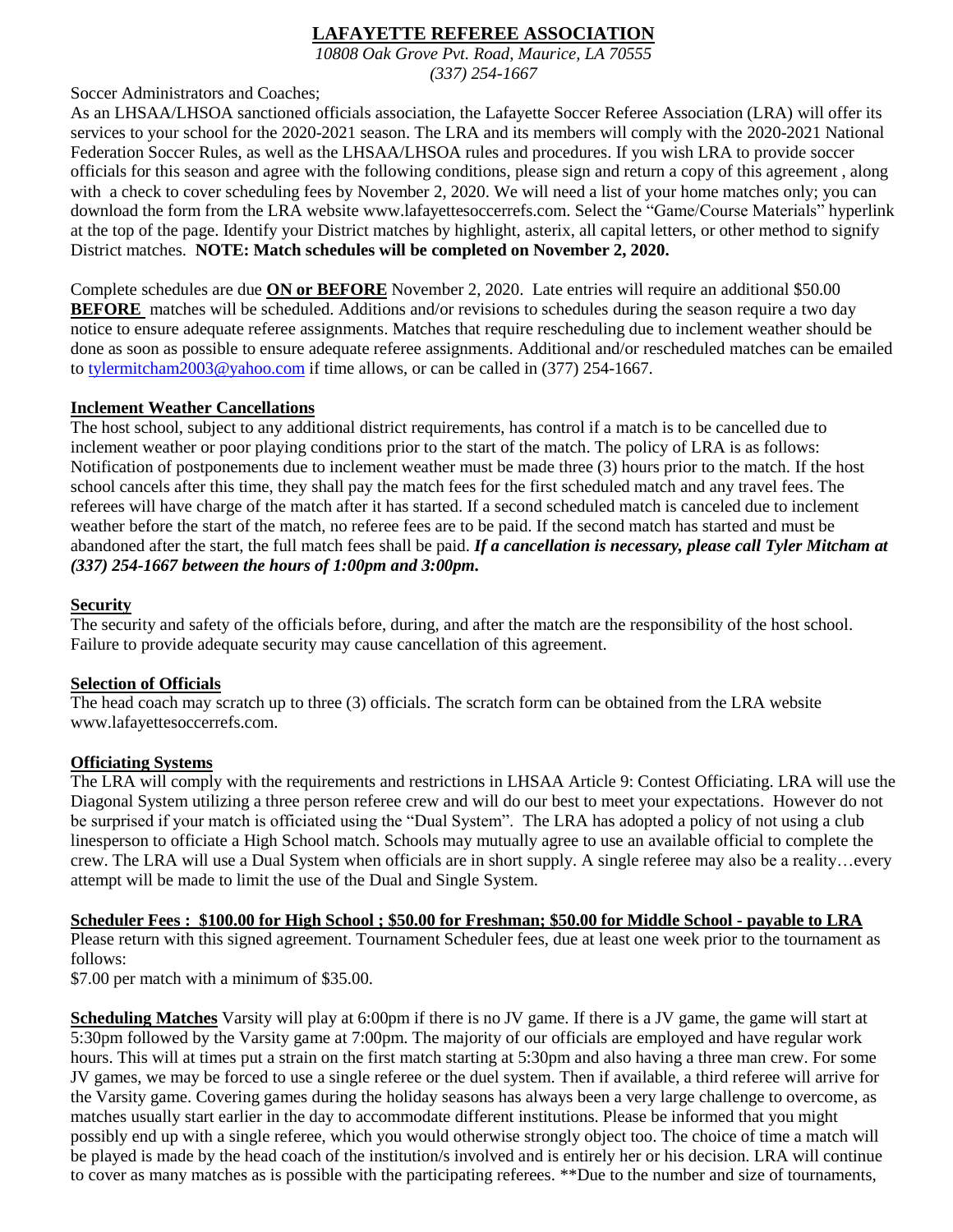referee coverage will be very difficult on tournament weekends. Schools will be notified of possible scheduling issues as early as possible.\*\*

## **Postponements Not Weather Related**

If the assignor is not notified one day prior to the postponement or cancellation of a match, the host school shall pay the match fees for the first scheduled match and any travel fees.

## **Officiating Fees**

#### **Diagonal System : Regular Season**

| Jr. Varsity |         | Varsity            |  |
|-------------|---------|--------------------|--|
| Center      | \$45.00 | \$65.00<br>Center  |  |
| Assist Ref  | \$35.00 | Assist Ref \$45.00 |  |
| Assist Ref  | \$35.00 | Assist Ref \$45.00 |  |

## **Dual System : Regular Season**

| Jr. Varsity |         | Varsity           |  |
|-------------|---------|-------------------|--|
| Lead Ref    | \$45.00 | Lead Ref $$60.00$ |  |
| Trail Ref   | \$45.00 | Trail Ref \$60.00 |  |

## **Single Referee : Regular Season**

| Jr. Varsity |         |                | Varsity |
|-------------|---------|----------------|---------|
| Center      | \$60.00 | Center \$75.00 |         |

## **Diagonal System : Tournaments/Pre-Season (30 Halves or less)**

| JV & Varsity |         |
|--------------|---------|
| Center       | \$45.00 |
| Assist Ref   | \$35.00 |
| Assist Ref   | \$35.00 |

## **Dual System : Tournaments/Pre-Season (30 Halves or less)**

| JV & Varsity |         |
|--------------|---------|
| Lead Ref     | \$45.00 |
| Trail Ref    | \$45.00 |

## **Dual System : Anytime 30 min Halves**

| Freshmen         |         |  |
|------------------|---------|--|
| Lead Ref         | \$45.00 |  |
| <b>Trail Ref</b> | \$45.00 |  |

#### **Single Referee : Anytime 30 min Halves**

Freshmen Center \$60.00

## **Dual System : Anytime 25 min Halves**

| Middle School |         |  |
|---------------|---------|--|
| Lead Ref      | \$40.00 |  |
| Trail Ref     | \$40.00 |  |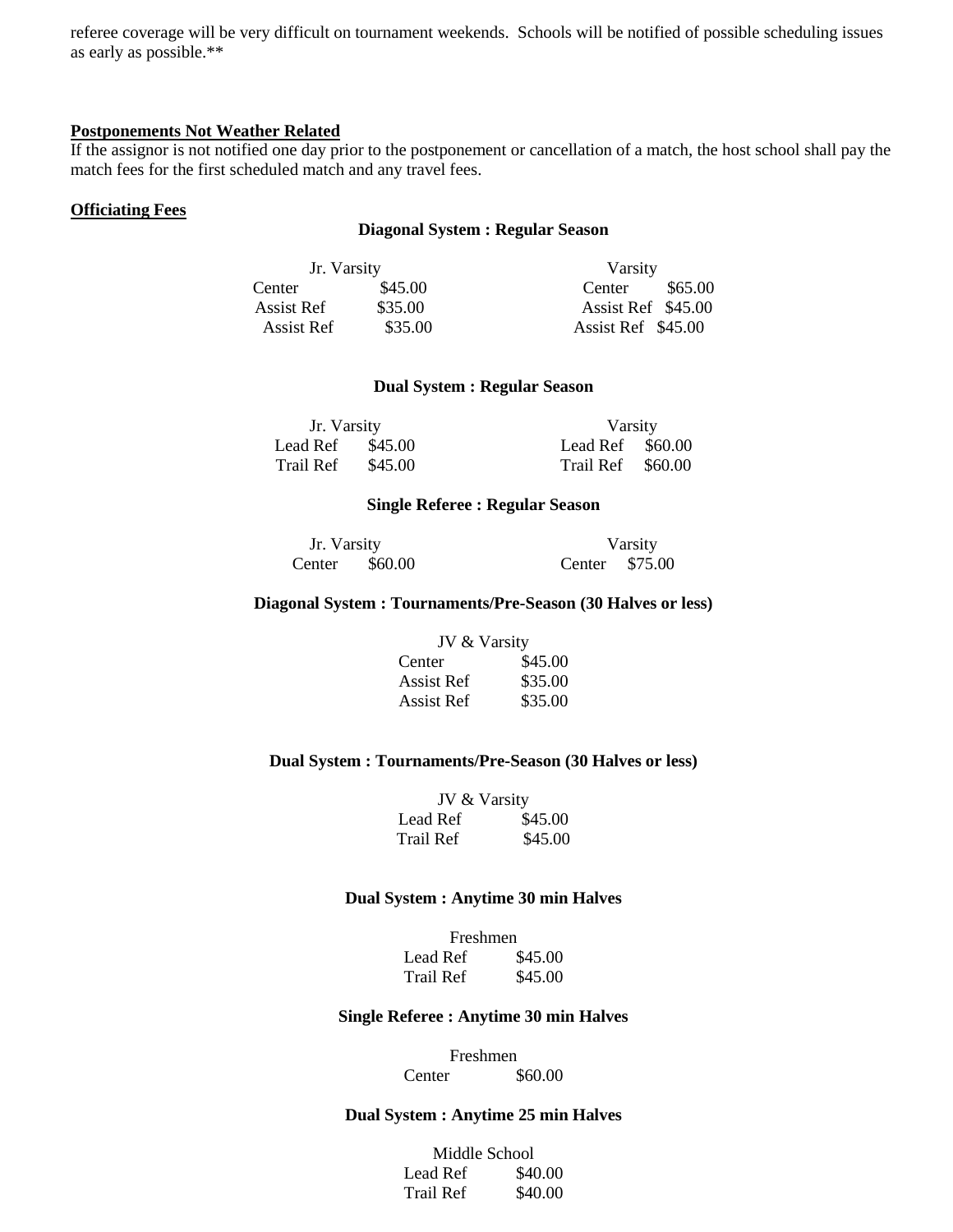# **Single Referee : Anytime 25 min Halves**

Middle School Center \$55.00

# **If Preseason Scrimmages, Jamborees, and/or Tournaments play longer than 30 minute halves, then Varsity regular season rates apply.**

Please return this agreement before November 2, 2020 to ensure that the Lafayette Referee Association (LRA) will cover all your soccer matches.

> Tyler Mitcham LRA High School Assignor 10808 Oak Grove Pvt. Road Maurice, LA 70555 (337) 254-1667 cell (337) 291-8600 work [tylermitcham2003@yahoo.com](mailto:tylermitcham2003@yahoo.com)